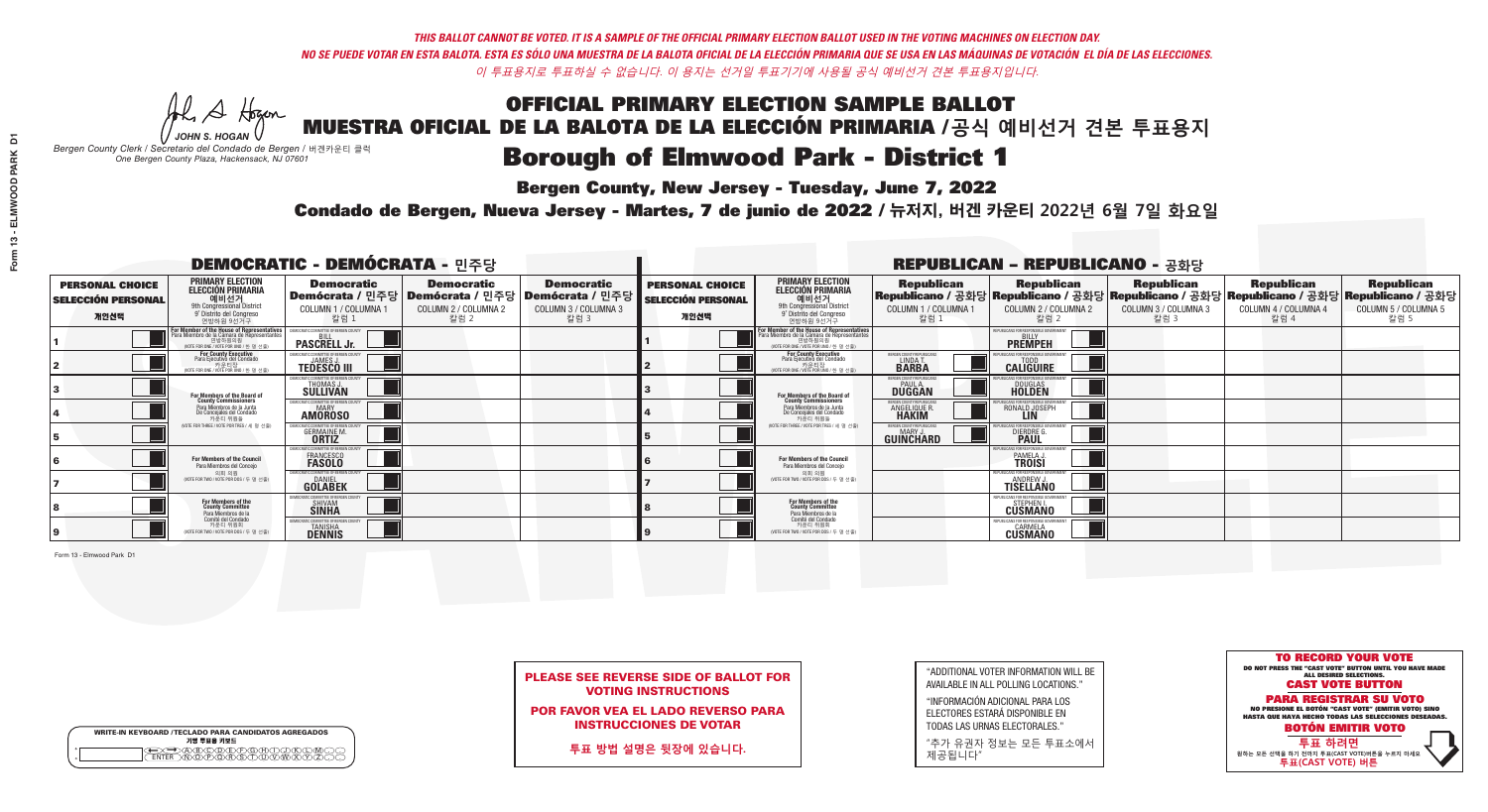A Hogen

**Bergen County, New Jersey - Tuesday, June 7, 2022** 

| <b>WRITE-IN KEYBOARD /TECLADO PARA CANDIDATOS AGREGADOS</b><br>기명 투표용 키보드 |  |
|---------------------------------------------------------------------------|--|
| (A)B)C)D)E)(F)(G)(H)(T)(T)(<br>o<br>心面有心的<br>o                            |  |

*JOHN S. HOGAN Bergen County Clerk / Secretario del Condado de Bergen /* 버겐카운티 클럭 *One Bergen County Plaza, Hackensack, NJ 07601*



PLEASE SEE REVERSE SIDE OF BALLOT FOR VOTING INSTRUCTIONS

POR FAVOR VEA EL LADO REVERSO PARA INSTRUCCIONES DE VOTAR

**투표 방법 설명은 뒷장에 있습니다.**

"ADDITIONAL VOTER INFORMATION WILL BE AVAILABLE IN ALL POLLING LOCATIONS."

"INFORMACIÓN ADICIONAL PARA LOS ELECTORES ESTARÁ DISPONIBLE EN TODAS LAS URNAS ELECTORALES."

"추가 유권자 정보는 모든 투표소에서 제공됩니다"

Condado de Bergen, Nueva Jersey - Martes, 7 de junio de 2022 / 뉴저지, 버겐 카운티 2022년 6월 7일 화요일 *One Bergen County Plaza, Hackensack, NJ 07601*

|                                                             |                                                                                                                                             | <b>DEMOCRATIC - DEMÓCRATA - 민주당</b>                                       |                                                   |                                                                                                        |                                                             |                                                                                                                                        |                                                                   | <b>REPUBLICAN - REPUBLICANO - 공화당</b>                                                                                                            |                                                   |                                                   |                                                   |
|-------------------------------------------------------------|---------------------------------------------------------------------------------------------------------------------------------------------|---------------------------------------------------------------------------|---------------------------------------------------|--------------------------------------------------------------------------------------------------------|-------------------------------------------------------------|----------------------------------------------------------------------------------------------------------------------------------------|-------------------------------------------------------------------|--------------------------------------------------------------------------------------------------------------------------------------------------|---------------------------------------------------|---------------------------------------------------|---------------------------------------------------|
| <b>PERSONAL CHOICE</b><br><b>SELECCIÓN PERSONAL</b><br>개인선택 | <b>PRIMARY ELECTION</b><br><b>ELECCIÓN PRIMARIA</b><br>예비선거<br>애 congressional District<br>9° Distrito del Congreso<br>연방하원 9선거구            | <b>Democratic</b><br>COLUMN 1 / COLUMNA 1<br>칼럼 :                         | <b>Democratic</b><br>COLUMN 2 / COLUMNA 2<br>칼럼 2 | <b>Democratic</b><br>│Demócrata / 민주당│Demócrata / 민주당│Demócrata / 민주당│<br>COLUMN 3 / COLUMNA 3<br>칼럼 3 | <b>PERSONAL CHOICE</b><br><b>SELECCIÓN PERSONAL</b><br>개인선택 | <b>PRIMARY ELECTION</b><br>ELECCIÓN PRIMARIA<br>예비선거<br><sup>9th</sup> Congressional District<br>9° Distrito del Congreso<br>연방하원 9선거구 | <b>Republican</b><br>COLUMN 1 / COLUMNA 1<br>칼럼 1                 | <b>Republican</b><br>│Republicano / 공화당│Republicano / 공화당│Republicano / 공화당│Republicano / 공화당│Republicano / 공화당<br>COLUMN 2 / COLUMNA 2<br>-칼럼 2 | <b>Republican</b><br>COLUMN 3 / COLUMNA 3<br>칼럼 3 | <b>Republican</b><br>COLUMN 4 / COLUMNA 4<br>칼럼 4 | <b>Republican</b><br>COLUMN 5 / COLUMNA 5<br>칼럼 5 |
|                                                             | or Member of the House of Representatives<br>ara Miembro de la Cámara de Representantes<br>연방하원의원<br>(VOTE FOR ONE / VOTE POR UNO / 한 명 선출) | <b>PASCRELL Jr.</b>                                                       |                                                   |                                                                                                        |                                                             | For Member of the House of Representatives<br>Para Miembro de la Cámara de Representantes<br>(VOTE FOR ONE / VOTE POR UNO / 한 명 선출     |                                                                   | EPUBLICANS FOR RESPONSIBLE GOVERNM<br><b>PREMPEH</b>                                                                                             |                                                   |                                                   |                                                   |
|                                                             | For County Executive<br>Para Ejecutivo del Condado<br>가운티장 - 카운티장<br>(VOTE FOR ONE / VOTE POR UNO / 한 명 선출)                                 | JEMOCRATIC COMMITTEE OF BERGEN COUNT<br><b>TEDESCO III</b>                |                                                   |                                                                                                        |                                                             | For County Executive<br>Para Ejecutivo del Condado<br>카운티장<br>(VOTE FOR ONE / VOTE POR UNO / 한 명 선출)                                   | BERGEN COUNTY REPUBLICAN<br><b>LINDAT</b><br><b>BARBA</b>         | <b>CALIGUIRE</b>                                                                                                                                 |                                                   |                                                   |                                                   |
|                                                             | <b>For Members of the Board of<br/>County Commissioners</b>                                                                                 | <b><i>MOCRATIC COMMITTEE OF BERGEN COUNT</i></b><br>THOMAS J.             |                                                   |                                                                                                        |                                                             | For Members of the Board of<br>County Commissioners                                                                                    | <b>ERGEN COUNTY REPUBLICAN</b><br><b>PAUL A.</b><br><b>DUGGAN</b> | <b>DOUGLAS</b>                                                                                                                                   |                                                   |                                                   |                                                   |
|                                                             | Para Miembros de la Junta<br>De Concejales del Condado<br>카우티 위원들                                                                           | <b>OCRATIC COMMITTEE OF BERGEN COUNT</b><br><b>MARY</b><br><b>AMOROSO</b> |                                                   |                                                                                                        |                                                             | Para Miembros de la Junta<br>De Concejales del Condado<br>카우티 위원들                                                                      | RGEN COUNTY REPUBLICAN<br>ANGELIQUE R                             | RONALD JOSEPH                                                                                                                                    |                                                   |                                                   |                                                   |
|                                                             | NOTE FOR THREE / VOTE POR TRES / 세 명 선출)                                                                                                    | ATIC COMMITTEE OF BERGEN COU<br><b>GERMAINE M.</b>                        |                                                   |                                                                                                        |                                                             | (VOTE FOR THREE / VOTE POR TRES / 세 명 선출)                                                                                              | ERGEN COUNTY REPUBLICANS<br>MARY.<br><b>GUINCHARD</b>             | FOR RESPONSIBI E GO<br>DIERDRE <sup>C</sup>                                                                                                      |                                                   |                                                   |                                                   |
|                                                             | For Members of the Council<br>Para Miembros del Conceio                                                                                     | MOCRATIC COMMITTEE OF BERGEN COUN<br>FRANCESCO<br><b>FASOLO</b>           |                                                   |                                                                                                        |                                                             | For Members of the Council<br>Para Miembros del Conceio                                                                                |                                                                   | RI ICANS FOR RESPONSIRI E I<br>PAMELA J.<br><b>TROISI</b>                                                                                        |                                                   |                                                   |                                                   |
|                                                             | 의회 의원<br>(VOTE FOR TWO / VOTE POR DOS / 두 명 선출)                                                                                             | MOCRATIC COMMITTEE OF BERGEN COUNTY<br><b>GOLABEK</b>                     |                                                   |                                                                                                        |                                                             | 의회 의원<br>(VOTE FOR TWO / VOTE POR DOS / 두 명 선출)                                                                                        |                                                                   | EPUBLICANS FOR RESPONSIBLE GOVERNMEN<br><b>TISELLÄNO</b>                                                                                         |                                                   |                                                   |                                                   |
|                                                             | For Members of the<br>County Committee<br>Para Miembros de la                                                                               | CRATIC COMMITTEE OF RERGEN (<br>FRANCESCO<br><b>FASOLO</b>                |                                                   |                                                                                                        |                                                             | For Members of the<br>County Committee<br>Para Miembros de la<br>Comité del Condado                                                    |                                                                   | REPUBLICANS FOR RESPONSIBLE GO<br><b>BENIAMINI</b>                                                                                               |                                                   |                                                   |                                                   |
|                                                             | Comité del Condado<br>카운티 위원회<br>NOTE FOR TWO / VOTE POR DOS / 두 명 선출)                                                                      | EMOCRATIC COMMITTEE OF BERGEN COUNT<br><b>WECHTLER</b>                    |                                                   |                                                                                                        |                                                             | 카운티 위원회<br>(VOTE FOR TWO / VOTE POR DOS / 두 명 선출)                                                                                      |                                                                   | <b>NO PETITION FILED</b>                                                                                                                         |                                                   |                                                   |                                                   |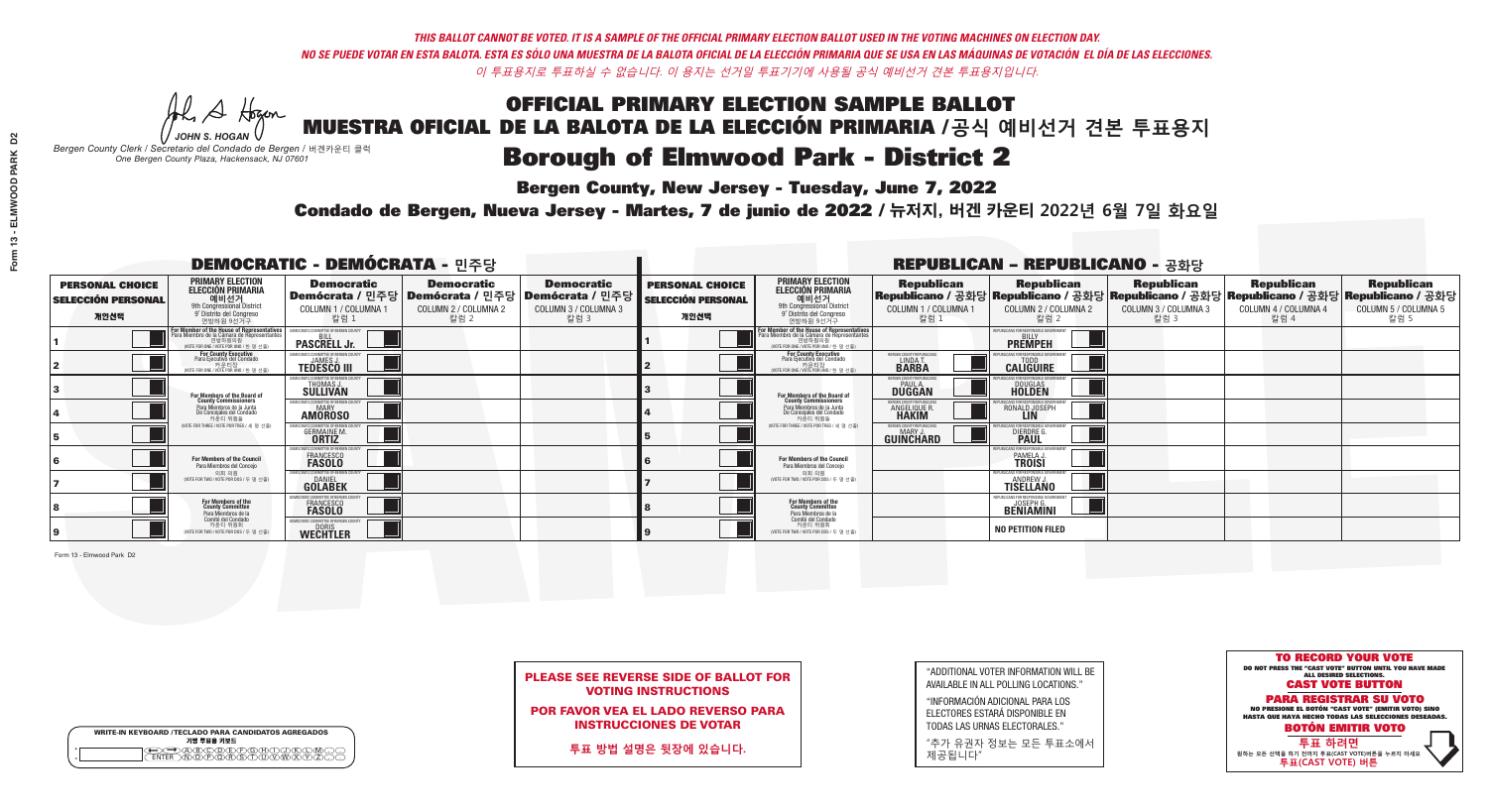**Bergen County, New Jersey - Tuesday, June 7, 2022** 

A Hogen *JOHN S. HOGAN*

| <b>WRITE-IN KEYBOARD /TECLADO PARA CANDIDATOS AGREGADOS</b><br>기명 투표용 키보드 |  |
|---------------------------------------------------------------------------|--|
| E A BOO DE DO BODO KI<br>MA BA BA SA MWA XI                               |  |

*Bergen County Clerk / Secretario del Condado de Bergen /* 버겐카운티 클럭 *One Bergen County Plaza, Hackensack, NJ 07601*



PLEASE SEE REVERSE SIDE OF BALLOT FOR VOTING INSTRUCTIONS

POR FAVOR VEA EL LADO REVERSO PARA INSTRUCCIONES DE VOTAR

**투표 방법 설명은 뒷장에 있습니다.**

"ADDITIONAL VOTER INFORMATION WILL BE AVAILABLE IN ALL POLLING LOCATIONS."

"INFORMACIÓN ADICIONAL PARA LOS ELECTORES ESTARÁ DISPONIBLE EN TODAS LAS URNAS ELECTORALES."

"추가 유권자 정보는 모든 투표소에서 제공됩니다"

Condado de Bergen, Nueva Jersey - Martes, 7 de junio de 2022 / 뉴저지, 버겐 카운티 2022년 6월 7일 화요일 *One Bergen County Plaza, Hackensack, NJ 07601*

|                                                             |                                                                                                                                               | <b>DEMOCRATIC - DEMÓCRATA - 민주당</b>                                |                                                   |                                                                                                        |                                                             |                                                                                                                                               |                                                           | <b>REPUBLICAN - REPUBLICANO - 공화당</b>                                                                                                                  |                                                   |                                                   |                                                   |
|-------------------------------------------------------------|-----------------------------------------------------------------------------------------------------------------------------------------------|--------------------------------------------------------------------|---------------------------------------------------|--------------------------------------------------------------------------------------------------------|-------------------------------------------------------------|-----------------------------------------------------------------------------------------------------------------------------------------------|-----------------------------------------------------------|--------------------------------------------------------------------------------------------------------------------------------------------------------|---------------------------------------------------|---------------------------------------------------|---------------------------------------------------|
| <b>PERSONAL CHOICE</b><br><b>SELECCIÓN PERSONAL</b><br>개인선택 | <b>PRIMARY ELECTION</b><br>ELECCIÓN PRIMARIA<br>예비선거<br><sup>9th</sup> Congressional District<br>9° Distrito del Congreso<br>연방하워 9선거구        | <b>Democratic</b><br>COLUMN 1 / COLUMNA 1<br>칼럼 1                  | <b>Democratic</b><br>COLUMN 2 / COLUMNA 2<br>칼럼 2 | <b>Democratic</b><br>│Demócrata / 민주당│Demócrata / 민주당│Demócrata / 민주당│<br>COLUMN 3 / COLUMNA 3<br>칼럼 3 | <b>PERSONAL CHOICE</b><br><b>SELECCIÓN PERSONAL</b><br>개인선택 | <b>PRIMARY ELECTION</b><br>ELECCIÓN PRIMARIA<br>9th Congressional District<br>9° Distrito del Congreso<br>연방하워 9선거구                           | <b>Republican</b><br>COLUMN 1 / COLUMNA 1<br>■칼럼 1        | <b>Republican</b><br>Republicano / 공화당 Republicano / 공화당 Republicano / 공화당 Republicano / 공화당 Republicano / 공화당<br>COLUMN 2 / COLUMNA 2<br><u> 캄럼 2</u> | <b>Republican</b><br>COLUMN 3 / COLUMNA 3<br>칼럼 3 | <b>Republican</b><br>COLUMN 4 / COLUMNA 4<br>칼럼 4 | <b>Republican</b><br>COLUMN 5 / COLUMNA 5<br>칼럼 5 |
|                                                             | For Member of the House of Representatives<br>Para Miembro de la Cámara de Representantes<br>연방하원의원<br>(VOTE FOR ONE / VOTE POR UNO / 한 명 선출) | <b>PASCRELL Jr.</b>                                                |                                                   |                                                                                                        |                                                             | For Member of the House of Representatives<br>Para Miembro de la Cámara de Representantes<br>연방하원의원<br>(VOTE FOR ONE / VOTE POR UNO / 한 명 선출) |                                                           | <b>PREMPEH</b>                                                                                                                                         |                                                   |                                                   |                                                   |
|                                                             | <b>For County Executive</b><br>Para Ejecutivo del Condado<br>가운티장<br>(VOTE FOR ONE / VOTE POR UNO / 한 명 선출)                                   | JEMOCRATIC COMMITTEE OF BERGEN COUNTY<br><b>TEDESCO III</b>        |                                                   |                                                                                                        |                                                             | For County Executive<br>Para Ejecutivo del Condado<br>. 카운티장<br>(VOTE FOR ONE / VOTE POR UNO / 한 명 선출)                                        | BERGEN COUNTY REPUBLICAN<br><b>LINDAT</b><br><b>BARBA</b> | <b>CALIGUIRE</b>                                                                                                                                       |                                                   |                                                   |                                                   |
|                                                             | For Members of the Board of<br>County Commissioners                                                                                           | MOCRATIC COMMITTEE OF BERGEN COUNT<br>THOMAS J.                    |                                                   |                                                                                                        |                                                             | For Members of the Board of<br>County Commissioners                                                                                           | ERGEN COUNTY REPUBLICA<br><b>PAUL A.</b><br><b>DUGGAN</b> | <b>DOUGLAS</b>                                                                                                                                         |                                                   |                                                   |                                                   |
|                                                             | Para Miembros de la Junta<br>De Concejales del Condado<br>카운티 위원들                                                                             | OCRATIC COMMITTEE OF BERGEN COUNT<br><b>MARY</b><br><b>AMÖROSO</b> |                                                   |                                                                                                        |                                                             | Para Miembros de la Junta<br>De Concejales del Condado<br>카운티 위원들                                                                             | ERGEN COUNTY REPUBLICAN<br>ANGELIQUE R.                   | VS ENR RESPNNSIRI E GNV<br>RONALD JOSEPH                                                                                                               |                                                   |                                                   |                                                   |
|                                                             | VOTE FOR THREE / VOTE POR TRES / 세 명 선출)                                                                                                      | RATIC COMMITTEE OF BERGEN COU<br><b>GERMAINE M.</b>                |                                                   |                                                                                                        |                                                             | NOTE FOR THREE / VOTE POR TRES / 세 명 선출)                                                                                                      | <b>ERGEN COUNTY REPUBLICANS</b><br>MARY.<br>GUINCHARD     | <b>FOR RESPONSIBLE</b><br><b>DIERDREL</b>                                                                                                              |                                                   |                                                   |                                                   |
|                                                             | For Members of the Council<br>Para Miembros del Conceio                                                                                       | MOCRATIC COMMITTEE OF BERGEN COUNT<br>FRANCESCO<br><b>FASOLO</b>   |                                                   |                                                                                                        |                                                             | For Members of the Council<br>Para Miembros del Concejo                                                                                       |                                                           | PAMELA J.                                                                                                                                              |                                                   |                                                   |                                                   |
|                                                             | 의회 의원<br>(VOTE FOR TWO / VOTE POR DOS / 두 명 선출)                                                                                               | )CRATIC COMMITTEE OF BERGEN COUN'<br><b>GOLABEK</b>                |                                                   |                                                                                                        |                                                             | 이히 이워<br>NOTE FOR TWO / VOTE POR DOS / 두 명 선출)                                                                                                |                                                           | PUBI ICANS FOR RESPONSIBI E GO<br><b>ANDREW J.</b><br>TISELLANO                                                                                        |                                                   |                                                   |                                                   |
|                                                             | For Members of the<br>County Committee<br>Para Miembros de la<br>Comité del Condado                                                           | <b>ALTAMURA</b>                                                    |                                                   |                                                                                                        |                                                             | For Members of the<br>County Committee<br>Para Miembros de la<br>Comité del Condado                                                           |                                                           | <b>DANIEL</b><br><b>BRIZEK</b>                                                                                                                         |                                                   |                                                   |                                                   |
|                                                             | 카운티 위원회<br>(VOTE FOR TWO / VOTE POR DOS / 두 명 선출)                                                                                             | ALTAMURA                                                           |                                                   |                                                                                                        |                                                             | 카운티 위원회<br>(VOTE FOR TWO / VOTE POR DOS / 두 명 선출)                                                                                             |                                                           | PUBLICANS FOR RESPONSIBLE (<br>PAMELA J.<br><b>TROISI</b>                                                                                              |                                                   |                                                   |                                                   |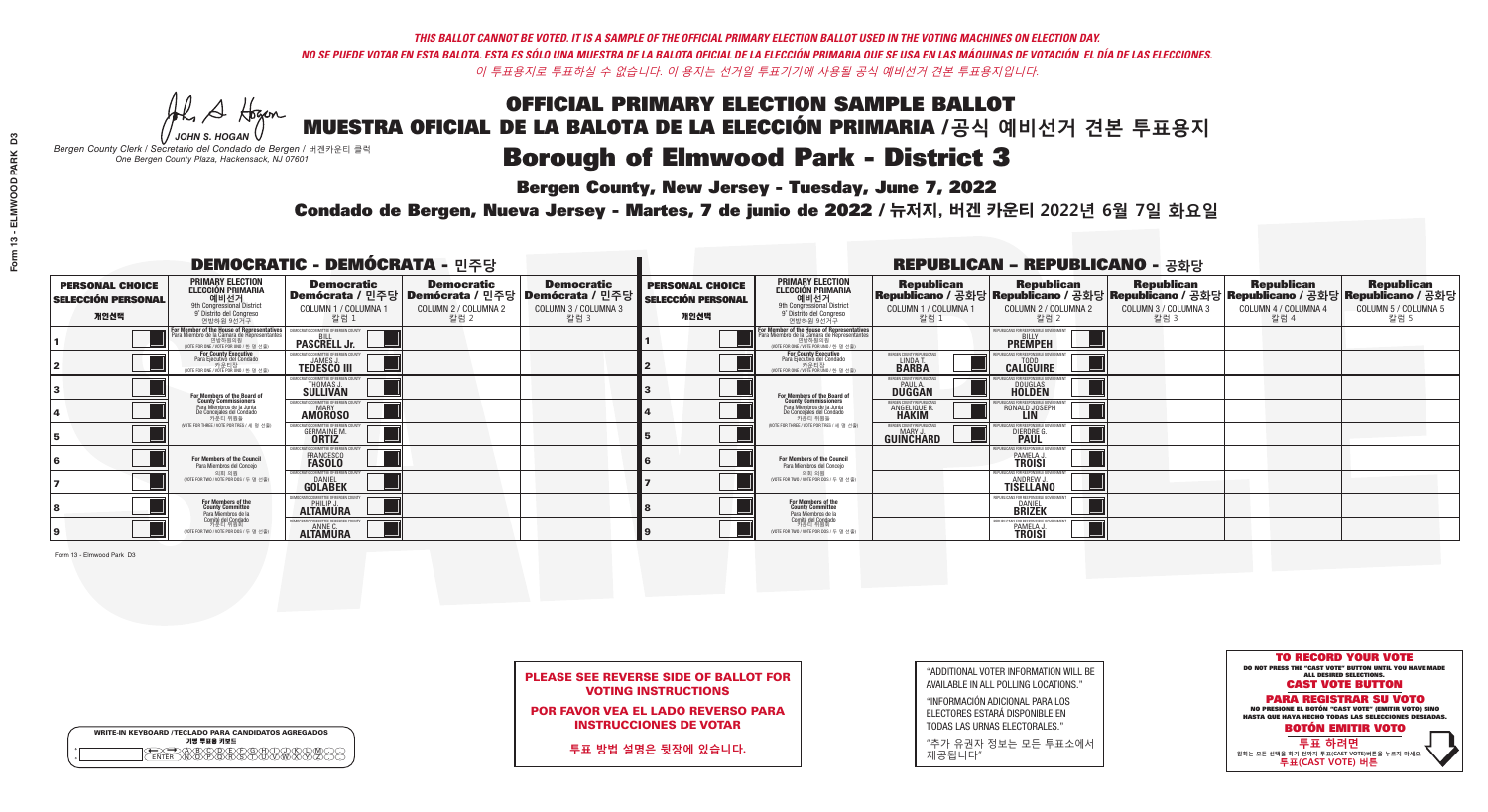**Bergen County, New Jersey - Tuesday, June 7, 2022** 

A Hogen *JOHN S. HOGAN*

| <b>WRITE-IN KEYBOARD /TECLADO PARA CANDIDATOS AGREGADOS</b><br>기명 투표용 키보드 |
|---------------------------------------------------------------------------|
|                                                                           |

*Bergen County Clerk / Secretario del Condado de Bergen /* 버겐카운티 클럭 *One Bergen County Plaza, Hackensack, NJ 07601*



PLEASE SEE REVERSE SIDE OF BALLOT FOR VOTING INSTRUCTIONS

POR FAVOR VEA EL LADO REVERSO PARA INSTRUCCIONES DE VOTAR

**투표 방법 설명은 뒷장에 있습니다.**

| "ADDITIONAL VOTER INFORMATION WILL BE |
|---------------------------------------|
| AVAILABLE IN ALL POLLING LOCATIONS."  |

"INFORMACIÓN ADICIONAL PARA LOS ELECTORES ESTARÁ DISPONIBLE EN TODAS LAS URNAS ELECTORALES."

"추가 유권자 정보는 모든 투표소에서 제공됩니다"

Condado de Bergen, Nueva Jersey - Martes, 7 de junio de 2022 / 뉴저지, 버겐 카운티 2022년 6월 7일 화요일 *One Bergen County Plaza, Hackensack, NJ 07601*

| <b>DEMOCRATIC - DEMÓCRATA - 민주당</b>                         |                                                                                                                                               |                                                                                    |                                                   |                                                                                                        |                                                             |                                                                                                                                               |                                                                | <b>REPUBLICAN - REPUBLICANO - 공화당</b>                                                                                                          |                                                   |                                                   |                                                   |
|-------------------------------------------------------------|-----------------------------------------------------------------------------------------------------------------------------------------------|------------------------------------------------------------------------------------|---------------------------------------------------|--------------------------------------------------------------------------------------------------------|-------------------------------------------------------------|-----------------------------------------------------------------------------------------------------------------------------------------------|----------------------------------------------------------------|------------------------------------------------------------------------------------------------------------------------------------------------|---------------------------------------------------|---------------------------------------------------|---------------------------------------------------|
| <b>PERSONAL CHOICE</b><br><b>SELECCIÓN PERSONAL</b><br>개인선택 | <b>PRIMARY ELECTION</b><br><b>ELECCIÓN PRIMARIA</b><br>예비선거<br><sup>9th</sup> Congressional District<br>9° Distrito del Congreso<br>연방하원 9선거구 | <b>Democratic</b><br>COLUMN 1 / COLUMNA 1<br>칼럼 1                                  | <b>Democratic</b><br>COLUMN 2 / COLUMNA 2<br>칼럼 2 | <b>Democratic</b><br>│Demócrata / 민주당│Demócrata / 민주당│Demócrata / 민주당│<br>COLUMN 3 / COLUMNA 3<br>칼럼 3 | <b>PERSONAL CHOICE</b><br><b>SELECCIÓN PERSONAL</b><br>개인선택 | <b>PRIMARY ELECTION</b><br>ELECCIÓN PRIMARIA<br>예비선거<br>9th Congressional District<br>9° Distrito del Congreso<br>연방하원 9선거구                   | <b>Republican</b><br>COLUMN 1 / COLUMNA 1<br>칼럼 :              | <b>Republican</b><br>Republicano / 공화당 Republicano / 공화당 Republicano / 공화당 Republicano / 공화당 Republicano / 공화당<br>COLUMN 2 / COLUMNA 2<br>칼럼 2 | <b>Republican</b><br>COLUMN 3 / COLUMNA 3<br>칼럼 3 | <b>Republican</b><br>COLUMN 4 / COLUMNA 4<br>칼럼 4 | <b>Republican</b><br>COLUMN 5 / COLUMNA 5<br>칼럼 5 |
|                                                             | or Member of the House of Representatives<br>ara Miembro de la Cámara de Representantes<br>연방하원의원<br>WOTE FOR ONE / VOTE POR UNO / 한 명 선출     | DEMOCRATIC COMMITTEE OF BERGEN COUNT<br><b>PASCRELL Jr.</b>                        |                                                   |                                                                                                        |                                                             | For Member of the House of Representatives<br>Para Miembro de la Cámara de Representantes<br>연방하원의원<br>(VOTE FOR ONE / VOTE POR UNO / 한 명 선출) |                                                                | PUBLICANS FOR RESPONSIBLE GOVERNMEN<br><b>PREMPEH</b>                                                                                          |                                                   |                                                   |                                                   |
|                                                             | <b>For County Executive</b><br>Para Ejecutivo del Condado<br>가운티장 - 카운티장<br>(VOTE FOR ONE / VOTE POR UNO / 한 명 선출)                            | )EMOCRATIC COMMITTEE OF BERGEN COUNT<br><b>TEDESCO III</b>                         |                                                   |                                                                                                        |                                                             | For County Executive<br>Para Ejecutivo del Condado<br>WOTE FOR ONE / VOTE POR UNO / 한 명 선출)                                                   | ERGEN COUNTY REPUBLICAN<br>LINDA T.                            | <b>CALIGUIRE</b>                                                                                                                               |                                                   |                                                   |                                                   |
|                                                             | For Members of the Board of<br>County Commissioners                                                                                           | MOCRATIC COMMITTEE OF BERGEN COUNTY<br>THOMAS J.                                   |                                                   |                                                                                                        |                                                             | For Members of the Board of<br>County Commissioners                                                                                           | ERGEN COUNTY REPUBLICAN<br><b>PAUL A.</b><br><b>DUGGAN</b>     | <b>DOUGLAS</b>                                                                                                                                 |                                                   |                                                   |                                                   |
|                                                             | Para Miembros de la Junta<br>De Concejales del Condado<br>카우티 위원들                                                                             | <b><i>MOCRATIC COMMITTEE OF BERGEN COUNTY</i></b><br><b>MARY</b><br><b>AMOROSO</b> |                                                   |                                                                                                        |                                                             | Para Miembros de la Junta<br>De Concejales del Condado<br>카우티 위원들                                                                             | <b>ERGEN COUNTY REPUBLICAN</b><br><b>ANGELIQUE R<br/>HAKIM</b> | RONALD JOSEPH                                                                                                                                  |                                                   |                                                   |                                                   |
|                                                             | NOTE FOR THREE / VOTE POR TRES / 세 명 선출)                                                                                                      | RATIC COMMITTEE OF BERGEN COUN'<br><b>GERMAINE M.</b>                              |                                                   |                                                                                                        |                                                             | (VOTE FOR THREE / VOTE POR TRES / 세 명 선출)                                                                                                     | <b>ERGEN COUNTY REPUBLICANS</b><br>MARY J<br>GUINCHARD         | <b>DIERDRE</b>                                                                                                                                 |                                                   |                                                   |                                                   |
|                                                             | For Members of the Council<br>Para Miembros del Conceio                                                                                       | CRATIC COMMITTEE OF BERGEN CO<br>FRANCESCO<br><b>FASOLO</b>                        |                                                   |                                                                                                        |                                                             | <b>For Members of the Council</b><br>Para Miembros del Conceio                                                                                |                                                                | FOR RESPONSIBI E G<br>PAMELA J.                                                                                                                |                                                   |                                                   |                                                   |
|                                                             | 의회 의원<br>(VOTE FOR TWO / VOTE POR DOS / 두 명 선출)                                                                                               | MOCRATIC COMMITTEE OF BERGEN COUNT<br><b>GOLABEK</b>                               |                                                   |                                                                                                        |                                                             | 의회 의원<br>NOTE FOR TWO / VOTE POR DOS / 두 명 선출)                                                                                                |                                                                | PUBLICANS FOR RESPONSIBLE GOVERNMEN<br><b>TISELLÄNO</b>                                                                                        |                                                   |                                                   |                                                   |
|                                                             | For Members of the<br>County Committee<br>Para Miembros de la                                                                                 | <b>CYNTHIA A.</b>                                                                  |                                                   |                                                                                                        |                                                             | For Members of the<br>County Committee<br>Para Miembros de la<br>Comité del Condado                                                           |                                                                | <b>GERALDINE</b>                                                                                                                               |                                                   |                                                   |                                                   |
|                                                             | Comité del Condado<br>카운티 위원회<br>NOTE FOR TWO / VOTE POR DOS / 두 명 선출)                                                                        | <b>NO PETITION FILED</b>                                                           |                                                   |                                                                                                        |                                                             | 카운티 위원회<br>NOTE FOR TWO / VOTE POR DOS / 두 명 선출)                                                                                              |                                                                | <b>NO PETITION FILED</b>                                                                                                                       |                                                   |                                                   |                                                   |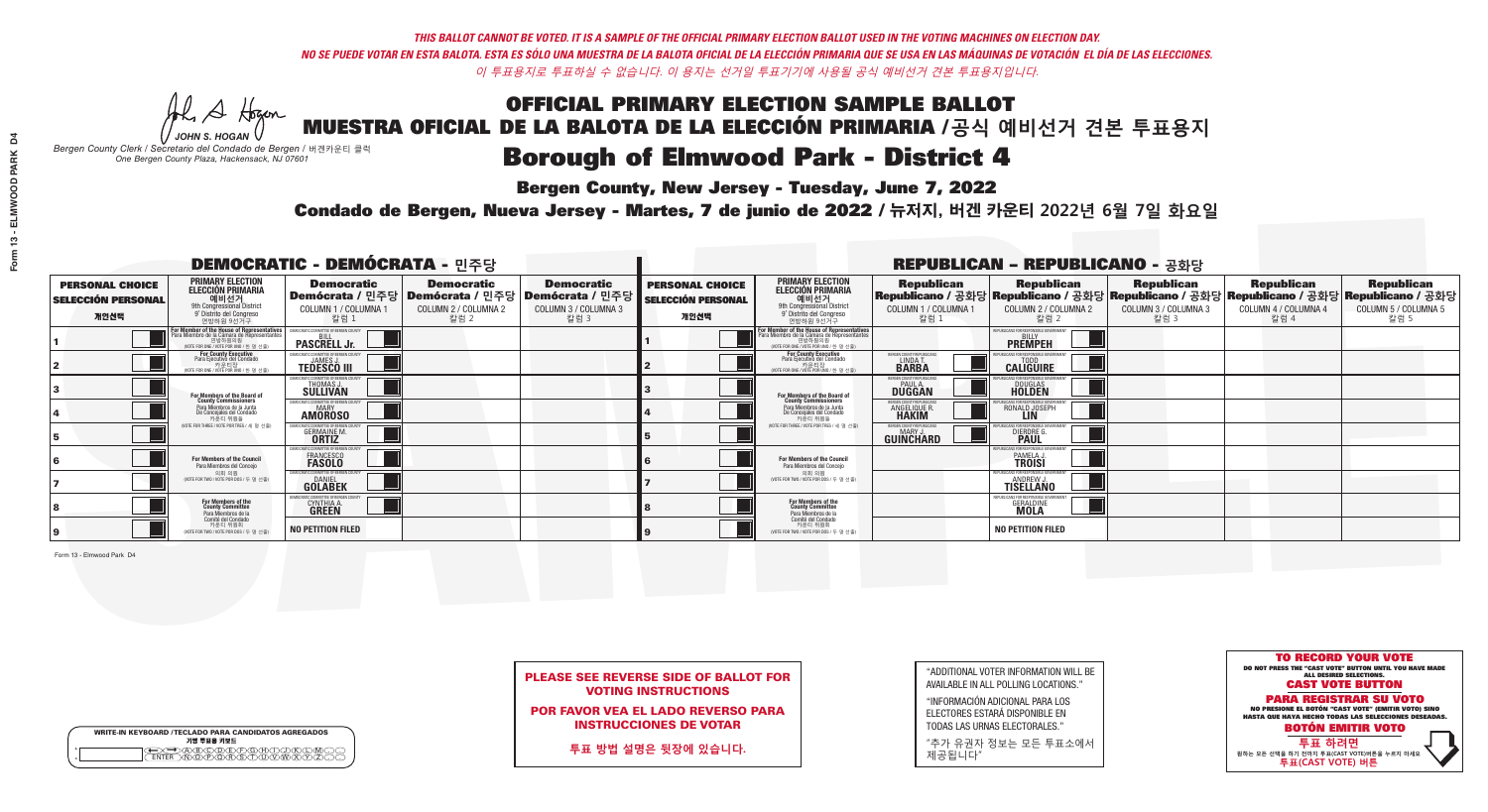**Bergen County, New Jersey - Tuesday, June 7, 2022** 

A Hogen *JOHN S. HOGAN*

|   | <b>WRITE-IN KEYBOARD /TECLADO PARA CANDIDATOS AGREGADOS</b><br>기명 투표용 키보드 |
|---|---------------------------------------------------------------------------|
| o | .)B)C)DE)F)G)H)                                                           |
| o | <u>እጅአል አል</u>                                                            |

*Bergen County Clerk / Secretario del Condado de Bergen /* 버겐카운티 클럭 *One Bergen County Plaza, Hackensack, NJ 07601*



PLEASE SEE REVERSE SIDE OF BALLOT FOR VOTING INSTRUCTIONS

POR FAVOR VEA EL LADO REVERSO PARA INSTRUCCIONES DE VOTAR

**투표 방법 설명은 뒷장에 있습니다.**

"ADDITIONAL VOTER INFORMATION WILL BE AVAILABLE IN ALL POLLING LOCATIONS."

"INFORMACIÓN ADICIONAL PARA LOS ELECTORES ESTARÁ DISPONIBLE EN TODAS LAS URNAS ELECTORALES."

"추가 유권자 정보는 모든 투표소에서 제공됩니다"

Condado de Bergen, Nueva Jersey - Martes, 7 de junio de 2022 / 뉴저지, 버겐 카운티 2022년 6월 7일 화요일 *One Bergen County Plaza, Hackensack, NJ 07601*

| <b>DEMOCRATIC - DEMÓCRATA - 민주당</b>                         |                                                                                                                                               |                                                                       |                                                   |                                                                                                        |                                                             |                                                                                                                                              |                                                            | <b>REPUBLICAN - REPUBLICANO - 공화당</b>                                                                                                            |                                                   |                                                   |                                                   |
|-------------------------------------------------------------|-----------------------------------------------------------------------------------------------------------------------------------------------|-----------------------------------------------------------------------|---------------------------------------------------|--------------------------------------------------------------------------------------------------------|-------------------------------------------------------------|----------------------------------------------------------------------------------------------------------------------------------------------|------------------------------------------------------------|--------------------------------------------------------------------------------------------------------------------------------------------------|---------------------------------------------------|---------------------------------------------------|---------------------------------------------------|
| <b>PERSONAL CHOICE</b><br><b>SELECCIÓN PERSONAL</b><br>개인선택 | <b>PRIMARY ELECTION</b><br>ELECCIÓN PRIMARIA<br>예비선거<br><sup>9th</sup> Congressional District<br>9° Distrito del Congreso<br>연방하원 9선거구        | <b>Democratic</b><br>COLUMN 1 / COLUMNA 1<br>칼럼 1                     | <b>Democratic</b><br>COLUMN 2 / COLUMNA 2<br>칼럼 2 | <b>Democratic</b><br>│Demócrata / 민주당│Demócrata / 민주당│Demócrata / 민주당│<br>COLUMN 3 / COLUMNA 3<br>칼럼 3 | <b>PERSONAL CHOICE</b><br><b>SELECCIÓN PERSONAL</b><br>개인선택 | <b>PRIMARY ELECTION</b><br>ELECCIÓN PRIMARIA<br>예비선거<br><sup>9th</sup> Congressional District<br>9° Distrito del Congreso<br>연방하원 9선거구       | <b>Republican</b><br>COLUMN 1 / COLUMNA 1<br>_ 칼럼 1        | <b>Republican</b><br>Republicano / 공화당 Republicano / 공화당 Republicano / 공화당 Republicano / 공화당 Republicano / 공화당<br>COLUMN 2 / COLUMNA 2<br>_ 칼럼 2 | <b>Republican</b><br>COLUMN 3 / COLUMNA 3<br>칼럼 3 | <b>Republican</b><br>COLUMN 4 / COLUMNA 4<br>칼럼 4 | <b>Republican</b><br>COLUMN 5 / COLUMNA 5<br>칼럼 5 |
|                                                             | For Member of the House of Representatives<br>Para Miembro de la Cámara de Representantes<br>연방하원의원<br>(VOTE FOR ONE / VOTE POR UNO / 한 명 선출) | DEMOCRATIC COMMITTEE OF BERGEN COUNT<br><b>PASCRELL Jr.</b>           |                                                   |                                                                                                        |                                                             | For Member of the House of Representatives<br>Para Miembro de la Cámara de Representantes<br>연방하원의원<br>(VOTE FOR ONE / VOTE POR UNO / 한 명 선출 |                                                            | PUBLICANS FOR RESPONSIBLE GOVERNMEN<br><b>PREMPEH</b>                                                                                            |                                                   |                                                   |                                                   |
|                                                             | <b>For County Executive</b><br>Para Ejecutivo del Condado<br>가운티장<br>(VOTE FOR ONE / VOTE POR UNO / 한 명 선출)                                   | JEMOCRATIC COMMITTEE OF BERGEN COUNTY<br><b>TEDESCO III</b>           |                                                   |                                                                                                        |                                                             | For County Executive<br>Para Ejecutivo del Condado<br>7) 카운티장<br>(VOTE FOR ONE / VOTE POR UNO / 한 명 선출)                                      | BERGEN COUNTY REPUBLICAN<br>LINDAT.                        | <b>CALIGUIRE</b>                                                                                                                                 |                                                   |                                                   |                                                   |
|                                                             | For Members of the Board of<br>County Commissioners                                                                                           | MOCRATIC COMMITTEE OF BERGEN COUN<br>THOMAS J.                        |                                                   |                                                                                                        |                                                             | For Members of the Board of<br>County Commissioners                                                                                          | ERGEN COUNTY REPUBLICAN<br><b>PAUL A.</b><br><b>DUGGAN</b> | DOUGLAS<br>HOLDEN                                                                                                                                |                                                   |                                                   |                                                   |
|                                                             | Para Miembros de la Junta<br>De Concejales del Condado<br>카우티 위원들                                                                             | MOCRATIC COMMITTEE OF BERGEN COUNT<br><b>MARY</b><br><b>AMOROSO</b>   |                                                   |                                                                                                        |                                                             | Para Miembros de la Junta<br>De Concejales del Condado<br>카우티 위원들                                                                            | ERGEN COUNTY REPUBLICAN<br><b>ANGELIQUE R.</b>             | VS ENR RESPONSIRI E GOVE<br>RONALD JOSEPH                                                                                                        |                                                   |                                                   |                                                   |
|                                                             | NOTE FOR THREE / VOTE POR TRES / 세 명 선출)                                                                                                      | RATIC COMMITTEE OF BERGEN COUNT<br><b>GERMAINE M.</b><br><b>ORTIZ</b> |                                                   |                                                                                                        |                                                             | NOTE FOR THREE / VOTE POR TRES / 세 명 선출)                                                                                                     | <b>ERGEN COUNTY REPUBLICANS</b><br>MARY.<br>GUINCHARD      | <b>DIERDRE</b>                                                                                                                                   |                                                   |                                                   |                                                   |
|                                                             | For Members of the Council<br>Para Miembros del Concejo                                                                                       | MOCRATIC COMMITTEE OF BERGEN COUNT<br>FRANCESCO<br><b>FASOLO</b>      |                                                   |                                                                                                        |                                                             | For Members of the Council<br>Para Miembros del Concejo                                                                                      |                                                            | PAMELA J.                                                                                                                                        |                                                   |                                                   |                                                   |
|                                                             | 의회 의원<br>(VOTE FOR TWO / VOTE POR DOS / 두 명 선출)                                                                                               | IOCRATIC COMMITTEE OF BERGEN COUNT<br><b>GOLABEK</b>                  |                                                   |                                                                                                        |                                                             | 의회 의원<br>(VOTE FOR TWO / VOTE POR DOS / 두 명 선출)                                                                                              |                                                            | EPUBLICANS FOR RESPONSIBLE GO<br><b>ANDREW J.</b><br>TISELLANO                                                                                   |                                                   |                                                   |                                                   |
|                                                             | For Members of the<br>County Committee<br>Para Miembros de la<br>Comité del Condado                                                           | <b>BALISTRIERI</b>                                                    |                                                   |                                                                                                        |                                                             | For Members of the<br>County Committee<br>Para Miembros de la<br>Comité del Condado                                                          |                                                            | FPUBLICANS FOR RESPONSIBLE GOVERNMEN<br><b>KENNEY</b>                                                                                            |                                                   |                                                   |                                                   |
|                                                             | 카운티 위원회<br>(VOTE FOR TWO / VOTE POR DOS / 두 명 선출)                                                                                             | EMOCRATIC COMMITTEE OF RERGEN COUNT<br><b>BALISTRIERI</b>             |                                                   |                                                                                                        |                                                             | 카운티 위원회<br>(VOTE FOR TWO / VOTE POR DOS / 두 명 선출)                                                                                            |                                                            | EPUBLICANS FOR RESPONSIBLE GO'<br><b>BARBARA</b><br>KLINGER                                                                                      |                                                   |                                                   |                                                   |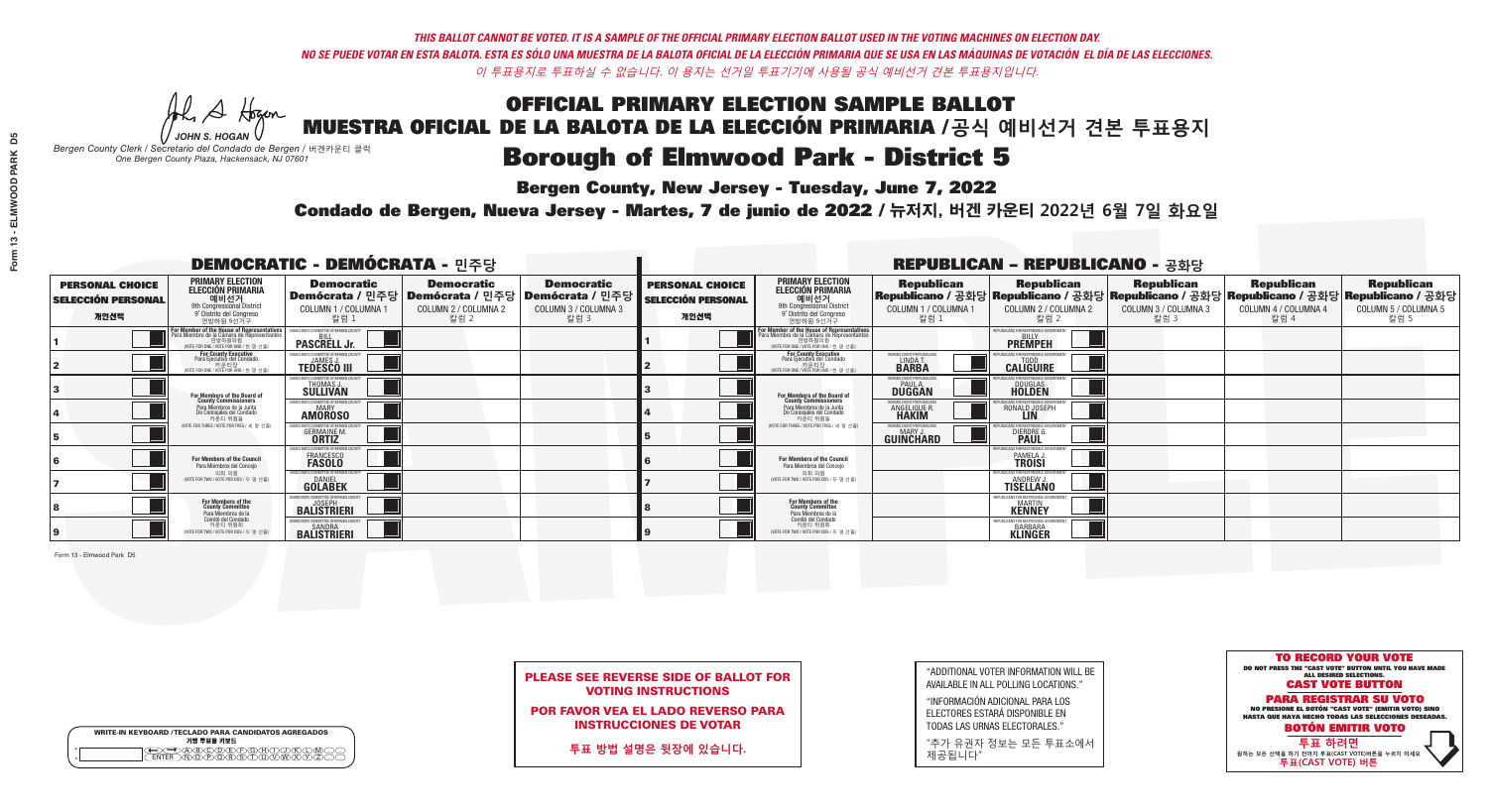**Bergen County, New Jersey - Tuesday, June 7, 2022** 

A Hogen *JOHN S. HOGAN*

| <b>WRITE-IN KEYBOARD /TECLADO PARA CANDIDATOS AGREGADOS</b><br>기명 투표용 키보드 |  |
|---------------------------------------------------------------------------|--|
| (A)B)C)D)E)(F)(G)(H)(T)(T)(<br>o<br>心面有心的<br>o                            |  |

*Bergen County Clerk / Secretario del Condado de Bergen /* 버겐카운티 클럭 *One Bergen County Plaza, Hackensack, NJ 07601*



PLEASE SEE REVERSE SIDE OF BALLOT FOR VOTING INSTRUCTIONS

POR FAVOR VEA EL LADO REVERSO PARA INSTRUCCIONES DE VOTAR

**투표 방법 설명은 뒷장에 있습니다.**

| "ADDITIONAL VOTER INFORMATION WILL BE |
|---------------------------------------|
| AVAILABLE IN ALL POLLING LOCATIONS."  |

"INFORMACIÓN ADICIONAL PARA LOS ELECTORES ESTARÁ DISPONIBLE EN TODAS LAS URNAS ELECTORALES."

"추가 유권자 정보는 모든 투표소에서 제공됩니다"

Condado de Bergen, Nueva Jersey - Martes, 7 de junio de 2022 / 뉴저지, 버겐 카운티 2022년 6월 7일 화요일 *One Bergen County Plaza, Hackensack, NJ 07601*

|                                                             |                                                                                                                                                      |                                                                     |                                                   | <b>REPUBLICAN - REPUBLICANO - 공화당</b>                                                                  |                                                             |                                                                                                                                    |                                                            |                                                                                                                                                |                                                   |                                                   |                                                   |
|-------------------------------------------------------------|------------------------------------------------------------------------------------------------------------------------------------------------------|---------------------------------------------------------------------|---------------------------------------------------|--------------------------------------------------------------------------------------------------------|-------------------------------------------------------------|------------------------------------------------------------------------------------------------------------------------------------|------------------------------------------------------------|------------------------------------------------------------------------------------------------------------------------------------------------|---------------------------------------------------|---------------------------------------------------|---------------------------------------------------|
| <b>PERSONAL CHOICE</b><br><b>SELECCIÓN PERSONAL</b><br>개인선택 | <b>PRIMARY ELECTION</b><br><b>ELECCIÓN PRIMARIA</b><br>예비선거<br>애비선거<br>9° Distrito del Congreso<br>연방하원 9선거구                                         | <b>Democratic</b><br>COLUMN 1 / COLUMNA 1<br>칼럼 1                   | <b>Democratic</b><br>COLUMN 2 / COLUMNA 2<br>칼럼 2 | <b>Democratic</b><br>│Demócrata / 민주당│Demócrata / 민주당│Demócrata / 민주당│<br>COLUMN 3 / COLUMNA 3<br>칼럼 3 | <b>PERSONAL CHOICE</b><br><b>SELECCIÓN PERSONAL</b><br>개인선택 | <b>PRIMARY ELECTION</b><br>ELECCIÓN PRIMARIA<br>9th Congressional District<br>9° Distrito del Congreso<br>연방하원 9선거구                | <b>Republican</b><br>COLUMN 1 / COLUMNA 1<br>칼럼 1          | <b>Republican</b><br>Republicano / 공화당 Republicano / 공화당 Republicano / 공화당 Republicano / 공화당 Republicano / 공화당<br>COLUMN 2 / COLUMNA 2<br>칼럼 2 | <b>Republican</b><br>COLUMN 3 / COLUMNA 3<br>칼럼 3 | <b>Republican</b><br>COLUMN 4 / COLUMNA 4<br>칼럼 4 | <b>Republican</b><br>COLUMN 5 / COLUMNA 5<br>칼럼 5 |
|                                                             | <b>For Member of the House of Representatives</b><br>Para Miembro de la Cámara de Representantes<br>연방하원의원<br>(VOTE FOR ONE / VOTE POR UNO / 한 명 선출) | <b>PASCRELL Jr.</b>                                                 |                                                   |                                                                                                        |                                                             | For Member of the House of Representatives<br>Para Miembro de la Cámara de Representantes<br>(VOTE FOR ONE / VOTE POR UNO / 한 명 선출 |                                                            | PUBLICANS FOR RESPONSIBLE GOVERNMEN<br><b>PREMPEH</b>                                                                                          |                                                   |                                                   |                                                   |
|                                                             | For County Executive<br>Para Ejecutivo del Condado<br>기운티장<br>(VOTE FOR ONE / VOTE POR UNO / 한 명 선출)                                                 | )EMOCRATIC COMMITTEE OF BERGEN COUNT<br><b>TEDESCO III</b>          |                                                   |                                                                                                        |                                                             | For County Executive<br>Para Ejecutivo del Condado<br>카운티장<br>(WOTE FOR ONE / VOTE POR UNO / 한 명 선출)                               | BERGEN COUNTY REPUBLICAN<br><b>LINDAT</b><br><b>BARBA</b>  | <b>CALIGUIRE</b>                                                                                                                               |                                                   |                                                   |                                                   |
|                                                             | For Members of the Board of<br>County Commissioners                                                                                                  | MOCRATIC COMMITTEE OF BERGEN COUNTY<br>THOMAS J.                    |                                                   |                                                                                                        |                                                             | For Members of the Board of<br>County Commissioners                                                                                | ERGEN COUNTY REPUBLICAN<br><b>PAUL A.</b><br><b>DUGGAN</b> | <b>DOUGLAS</b>                                                                                                                                 |                                                   |                                                   |                                                   |
|                                                             | Para Miembros de la Junta<br>De Concejales del Condado<br>카운티 위원들                                                                                    | OCRATIC COMMITTEE OF BERGEN COUNTY<br><b>MARY</b><br><b>AMOROSO</b> |                                                   |                                                                                                        |                                                             | Para Miembros de la Junta<br>De Concejales del Condado<br>카우티 위원들                                                                  | <b>ERGEN COUNTY REPUBLICAN</b><br><b>ANGELIQUE R</b>       | RONALD JOSEPH                                                                                                                                  |                                                   |                                                   |                                                   |
|                                                             | NOTF FOR THREE / VOTE POR TRES / 세 명 선출)                                                                                                             | RATIC COMMITTEE OF BERGEN COUN<br><b>GERMAINE M.</b>                |                                                   |                                                                                                        |                                                             | (VOTE FOR THREE / VOTE POR TRES / 세 명 선출)                                                                                          | ERGEN COUNTY REPUBLICANS<br><b>MARY J</b><br>GUINCHARD     | <b>DIERDRE G</b><br><b>PAUL</b>                                                                                                                |                                                   |                                                   |                                                   |
|                                                             | For Members of the Council<br>Para Miembros del Conceio                                                                                              | CRATIC COMMITTEE OF BERGEN COUNT<br>FRANCESCO<br><b>FASOLO</b>      |                                                   |                                                                                                        |                                                             | For Members of the Council<br>Para Miembros del Conceio                                                                            |                                                            | OR RESPONSIBLE GO<br>PAMELA J.                                                                                                                 |                                                   |                                                   |                                                   |
|                                                             | 의회 의원<br>(VOTE FOR TWO / VOTE POR DOS / 두 명 선출)                                                                                                      | MOCRATIC COMMITTEE OF BERGEN COUNT<br><b>GOLABEK</b>                |                                                   |                                                                                                        |                                                             | 의회 의원<br>NOTE FOR TWO / VOTE POR DOS / 두 명 선출)                                                                                     |                                                            | PUBLICANS FOR RESPONSIBLE GOVERNMENT<br><b>ANDREW J.</b><br>TISELLANO                                                                          |                                                   |                                                   |                                                   |
|                                                             | For Members of the<br>County Committee<br>Para Miembros de la                                                                                        | <b>PLACE</b>                                                        |                                                   |                                                                                                        |                                                             | For Members of the<br>County Committee<br>Para Miembros de la<br>Comité del Condado                                                |                                                            | <b>NO PETITION FILED</b>                                                                                                                       |                                                   |                                                   |                                                   |
|                                                             | Comité del Condado<br>카운티 위원회<br>(VOTE FOR TWO / VOTE POR DOS / 두 명 선출)                                                                              | EMOCRATIC COMMITTEE OF RERGEN CO<br><b>JEANNA MARIE</b>             |                                                   |                                                                                                        |                                                             | 카운티 위원회<br>NOTE FOR TWO / VOTE POR DOS / 두 명 선출)                                                                                   |                                                            | <b>NO PETITION FILED</b>                                                                                                                       |                                                   |                                                   |                                                   |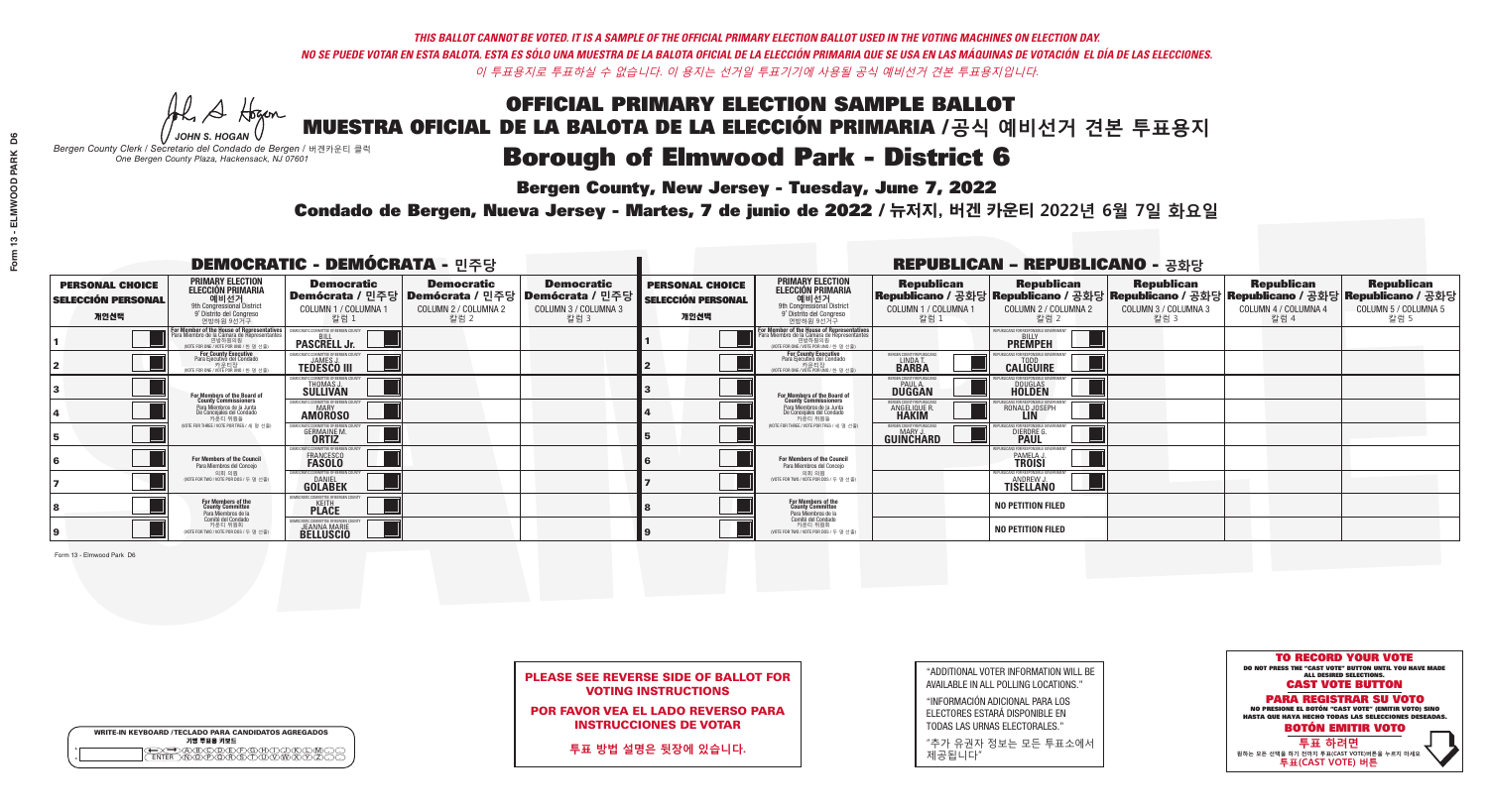**Bergen County, New Jersey - Tuesday, June 7, 2022** 

A Hogen *JOHN S. HOGAN*

| <b>WRITE-IN KEYBOARD /TECLADO PARA CANDIDATOS AGREGADOS</b><br>기명 투표용 키보드 |  |
|---------------------------------------------------------------------------|--|
| E A BOO DE DO BODO KI<br>MA BA BA SA MWA XI                               |  |

*Bergen County Clerk / Secretario del Condado de Bergen /* 버겐카운티 클럭 *One Bergen County Plaza, Hackensack, NJ 07601*



PLEASE SEE REVERSE SIDE OF BALLOT FOR VOTING INSTRUCTIONS

POR FAVOR VEA EL LADO REVERSO PARA INSTRUCCIONES DE VOTAR

**투표 방법 설명은 뒷장에 있습니다.**

"ADDITIONAL VOTER INFORMATION WILL BE AVAILABLE IN ALL POLLING LOCATIONS."

"INFORMACIÓN ADICIONAL PARA LOS ELECTORES ESTARÁ DISPONIBLE EN TODAS LAS URNAS ELECTORALES."

"추가 유권자 정보는 모든 투표소에서 제공됩니다"

Condado de Bergen, Nueva Jersey - Martes, 7 de junio de 2022 / 뉴저지, 버겐 카운티 2022년 6월 7일 화요일 *One Bergen County Plaza, Hackensack, NJ 07601*

|                                                             |                                                                                                                                               |                                                                          |                                                   | <b>REPUBLICAN - REPUBLICANO - 공화당</b>                                                                  |                                                             |                                                                                                                                               |                                                           |                                                                                                                                                        |                                                   |                                                   |                                                   |
|-------------------------------------------------------------|-----------------------------------------------------------------------------------------------------------------------------------------------|--------------------------------------------------------------------------|---------------------------------------------------|--------------------------------------------------------------------------------------------------------|-------------------------------------------------------------|-----------------------------------------------------------------------------------------------------------------------------------------------|-----------------------------------------------------------|--------------------------------------------------------------------------------------------------------------------------------------------------------|---------------------------------------------------|---------------------------------------------------|---------------------------------------------------|
| <b>PERSONAL CHOICE</b><br><b>SELECCIÓN PERSONAL</b><br>개인선택 | <b>PRIMARY ELECTION</b><br>ELECCIÓN PRIMARIA<br>예비선거<br><sup>9th</sup> Congressional District<br>9° Distrito del Congreso<br>연방하워 9선거구        | <b>Democratic</b><br>COLUMN 1 / COLUMNA 1<br>칼럼 1                        | <b>Democratic</b><br>COLUMN 2 / COLUMNA 2<br>칼럼 2 | <b>Democratic</b><br>│Demócrata / 민주당│Demócrata / 민주당│Demócrata / 민주당│<br>COLUMN 3 / COLUMNA 3<br>칼럼 3 | <b>PERSONAL CHOICE</b><br><b>SELECCIÓN PERSONAL</b><br>개인선택 | <b>PRIMARY ELECTION</b><br>ELECCIÓN PRIMARIA<br>9th Congressional District<br>9° Distrito del Congreso<br>연방하워 9선거구                           | <b>Republican</b><br>COLUMN 1 / COLUMNA 1<br>■칼럼 1        | <b>Republican</b><br>Republicano / 공화당 Republicano / 공화당 Republicano / 공화당 Republicano / 공화당 Republicano / 공화당<br>COLUMN 2 / COLUMNA 2<br><u> 캄럼 2</u> | <b>Republican</b><br>COLUMN 3 / COLUMNA 3<br>칼럼 3 | <b>Republican</b><br>COLUMN 4 / COLUMNA 4<br>칼럼 4 | <b>Republican</b><br>COLUMN 5 / COLUMNA 5<br>칼럼 5 |
|                                                             | For Member of the House of Representatives<br>Para Miembro de la Cámara de Representantes<br>연방하원의원<br>(VOTE FOR ONE / VOTE POR UNO / 한 명 선출) | <b>PASCRELL Jr.</b>                                                      |                                                   |                                                                                                        |                                                             | For Member of the House of Representatives<br>Para Miembro de la Cámara de Representantes<br>연방하원의원<br>(VOTE FOR ONE / VOTE POR UNO / 한 명 선출) |                                                           | <b>PREMPEH</b>                                                                                                                                         |                                                   |                                                   |                                                   |
|                                                             | <b>For County Executive</b><br>Para Ejecutivo del Condado<br>가운티장<br>(VOTE FOR ONE / VOTE POR UNO / 한 명 선출)                                   | )EMOCRATIC COMMITTEE OF BERGEN COUNTY<br><b>TEDESCO III</b>              |                                                   |                                                                                                        |                                                             | For County Executive<br>Para Ejecutivo del Condado<br>. 카운티장<br>(VOTE FOR ONE / VOTE POR UNO / 한 명 선출)                                        | BERGEN COUNTY REPUBLICAN<br><b>LINDAT</b><br><b>BARBA</b> | <b>CALIGUIRE</b>                                                                                                                                       |                                                   |                                                   |                                                   |
|                                                             | For Members of the Board of<br>County Commissioners                                                                                           | MOCRATIC COMMITTEE OF BERGEN COUNT<br>THOMAS J.                          |                                                   |                                                                                                        |                                                             | For Members of the Board of<br>County Commissioners                                                                                           | ERGEN COUNTY REPUBLICA<br><b>PAUL A.</b><br><b>DUGGAN</b> | <b>DOUGLAS</b>                                                                                                                                         |                                                   |                                                   |                                                   |
|                                                             | Para Miembros de la Junta<br>De Concejales del Condado<br>카운티 위원들                                                                             | OCRATIC COMMITTEE OF BERGEN COUNT<br><b>MARY</b><br><b>AMÖROSO</b>       |                                                   |                                                                                                        |                                                             | Para Miembros de la Junta<br>De Concejales del Condado<br>카운티 위원들                                                                             | ERGEN COUNTY REPUBLICAN<br>ANGELIQUE R.                   | VS ENR RESPNNSIRI E GNV<br>RONALD JOSEPH                                                                                                               |                                                   |                                                   |                                                   |
|                                                             | VOTE FOR THREE / VOTE POR TRES / 세 명 선출)                                                                                                      | RATIC COMMITTEE OF BERGEN COU<br><b>GERMAINE M.</b>                      |                                                   |                                                                                                        |                                                             | NOTE FOR THREE / VOTE POR TRES / 세 명 선출)                                                                                                      | <b>ERGEN COUNTY REPUBLICANS</b><br>MARY.<br>GUINCHARD     | <b>FOR RESPONSIBLE</b><br><b>DIERDREL</b>                                                                                                              |                                                   |                                                   |                                                   |
|                                                             | For Members of the Council<br>Para Miembros del Conceio                                                                                       | MOCRATIC COMMITTEE OF BERGEN COUNT<br>FRANCESCO<br><b>FASOLO</b>         |                                                   |                                                                                                        |                                                             | <b>For Members of the Council</b><br>Para Miembros del Concejo                                                                                |                                                           | PAMELA J.                                                                                                                                              |                                                   |                                                   |                                                   |
|                                                             | 의회 의원<br>NOTE FOR TWO / VOTE POR DOS / 두 명 선출)                                                                                                | )CRATIC COMMITTEE OF BERGEN COUN'<br><b>GOLABEK</b>                      |                                                   |                                                                                                        |                                                             | 이히 이워<br>NOTE FOR TWO / VOTE POR DOS / 두 명 선출)                                                                                                |                                                           | PUBI ICANS FOR RESPONSIBI E GO<br><b>ANDREW J.</b><br>TISELLANO                                                                                        |                                                   |                                                   |                                                   |
|                                                             | For Members of the<br>County Committee<br>Para Miembros de la                                                                                 | <b>GOLABEK</b>                                                           |                                                   |                                                                                                        |                                                             | For Members of the<br>County Committee<br>Para Miembros de la<br>Comité del Condado                                                           |                                                           | SAMMIE KEITH                                                                                                                                           |                                                   |                                                   |                                                   |
|                                                             | Comité del Condado<br>카운티 위원회<br>(VOTE FOR TWO / VOTE POR DOS / 두 명 선출)                                                                       | EMOCRATIC COMMITTEE OF RERGEN COLL<br><b>AGNIESZKA</b><br><b>GOLABEK</b> |                                                   |                                                                                                        |                                                             | 카운티 위원회<br>(VOTE FOR TWO / VOTE POR DOS / 두 명 선출)                                                                                             |                                                           | EPUBLICANS FOR RESPONSIBLE GO<br><b>LINDA</b><br>WORK                                                                                                  |                                                   |                                                   |                                                   |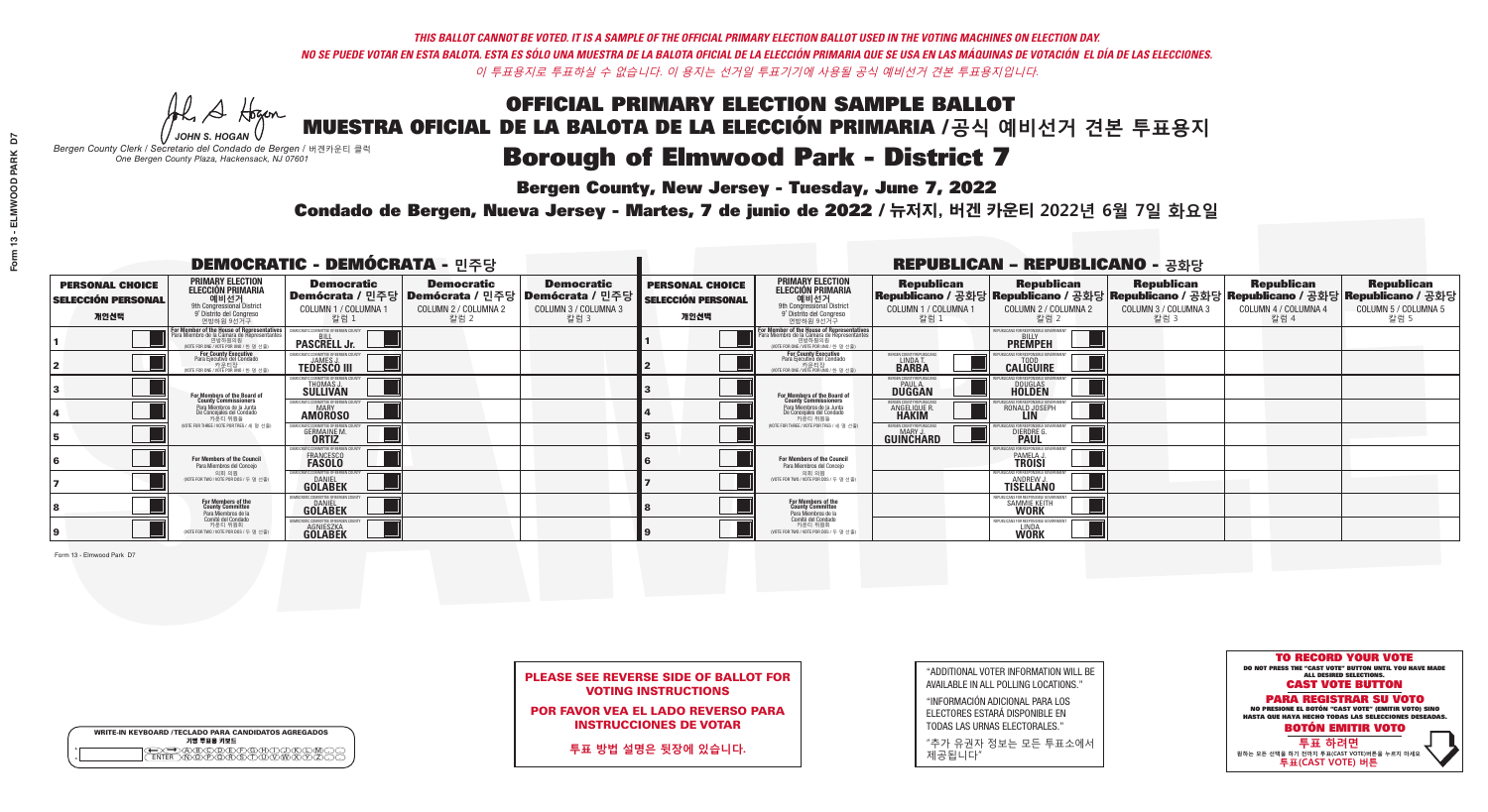**Bergen County, New Jersey - Tuesday, June 7, 2022** 

A Hogen *JOHN S. HOGAN*

| <b>WRITE-IN KEYBOARD /TECLADO PARA CANDIDATOS AGREGADOS</b><br>기명 투표용 키보드 |  |
|---------------------------------------------------------------------------|--|
| E A BOO DE DO BODO KI<br>MA BA BA SA MWA XI                               |  |

*Bergen County Clerk / Secretario del Condado de Bergen /* 버겐카운티 클럭 *One Bergen County Plaza, Hackensack, NJ 07601*



PLEASE SEE REVERSE SIDE OF BALLOT FOR VOTING INSTRUCTIONS

POR FAVOR VEA EL LADO REVERSO PARA INSTRUCCIONES DE VOTAR

**투표 방법 설명은 뒷장에 있습니다.**

"ADDITIONAL VOTER INFORMATION WILL BE AVAILABLE IN ALL POLLING LOCATIONS."

"INFORMACIÓN ADICIONAL PARA LOS ELECTORES ESTARÁ DISPONIBLE EN TODAS LAS URNAS ELECTORALES."

"추가 유권자 정보는 모든 투표소에서 제공됩니다"

Condado de Bergen, Nueva Jersey - Martes, 7 de junio de 2022 / 뉴저지, 버겐 카운티 2022년 6월 7일 화요일 *One Bergen County Plaza, Hackensack, NJ 07601*

| <b>DEMOCRATIC - DEMÓCRATA - 민주당</b>                         |                                                                                                                                               |                                                                                   |                                                   |                                                                                                        |                                                             |                                                                                                                                              |                                                              | <b>REPUBLICAN - REPUBLICANO - 공화당</b>                                                                                                          |                                                   |                                                   |                                                   |
|-------------------------------------------------------------|-----------------------------------------------------------------------------------------------------------------------------------------------|-----------------------------------------------------------------------------------|---------------------------------------------------|--------------------------------------------------------------------------------------------------------|-------------------------------------------------------------|----------------------------------------------------------------------------------------------------------------------------------------------|--------------------------------------------------------------|------------------------------------------------------------------------------------------------------------------------------------------------|---------------------------------------------------|---------------------------------------------------|---------------------------------------------------|
| <b>PERSONAL CHOICE</b><br><b>SELECCIÓN PERSONAL</b><br>개인선택 | <b>PRIMARY ELECTION</b><br>ELECCIÓN PRIMARIA<br>예비선거<br><sup>9th</sup> Congressional District<br>9° Distrito del Congreso<br>연방하원 9선거구        | <b>Democratic</b><br>COLUMN 1 / COLUMNA 1<br>칼럼 1                                 | <b>Democratic</b><br>COLUMN 2 / COLUMNA 2<br>칼럼 2 | <b>Democratic</b><br>│Demócrata / 민주당│Demócrata / 민주당│Demócrata / 민주당│<br>COLUMN 3 / COLUMNA 3<br>칼럼 3 | <b>PERSONAL CHOICE</b><br><b>SELECCIÓN PERSONAL</b><br>개인선택 | <b>PRIMARY ELECTION</b><br>ELECCIÓN PRIMARIA<br>예비선거<br><sup>9th</sup> Congressional District<br>9° Distrito del Congreso<br>연방하원 9선거구       | <b>Republican</b><br>COLUMN 1 / COLUMNA 1<br>"칼럼 1           | <b>Republican</b><br>Republicano / 공화당 Republicano / 공화당 Republicano / 공화당 Republicano / 공화당 Republicano / 공화당<br>COLUMN 2 / COLUMNA 2<br>칼럼 2 | <b>Republican</b><br>COLUMN 3 / COLUMNA 3<br>칼럼 3 | <b>Republican</b><br>COLUMN 4 / COLUMNA 4<br>칼럼 4 | <b>Republican</b><br>COLUMN 5 / COLUMNA 5<br>칼럼 5 |
|                                                             | For Member of the House of Representatives<br>Para Miembro de la Cámara de Representantes<br>연방하원의원<br>(VOTE FOR ONE / VOTE POR UNO / 한 명 선출) | DEMOCRATIC COMMITTEE OF BERGEN COUN'<br><b>PASCRELL Jr.</b>                       |                                                   |                                                                                                        |                                                             | For Member of the House of Representatives<br>Para Miembro de la Cámara de Representantes<br>연방하원의원<br>(VOTE FOR ONE / VOTE POR UNO / 한 명 선출 |                                                              | PUBLICANS FOR RESPONSIBLE GOVERNME!<br><b>PREMPEH</b>                                                                                          |                                                   |                                                   |                                                   |
|                                                             | <b>For County Executive</b><br>Para Ejecutivo del Condado<br>가운티장<br>(VOTE FOR ONE / VOTE POR UNO / 한 명 선출)                                   | JEMOCRATIC COMMITTEE OF BERGEN COUNTY<br><b>TEDESCO III</b>                       |                                                   |                                                                                                        |                                                             | For County Executive<br>Para Ejecutivo del Condado<br>. 카운티장<br>(VOTE FOR ONE / VOTE POR UNO / 한 명 선출)                                       | BERGEN COUNTY REPUBLICAN<br><b>LINDAT</b><br><b>BARBA</b>    | <b>CALIGUIRE</b>                                                                                                                               |                                                   |                                                   |                                                   |
|                                                             | For Members of the Board of<br>County Commissioners                                                                                           | MOCRATIC COMMITTEE OF BERGEN COU<br>THOMAS J.                                     |                                                   |                                                                                                        |                                                             | For Members of the Board of<br>County Commissioners                                                                                          | ERGEN COUNTY REPUBLICAN<br><b>PAUL A.</b><br>DUGGAN          | <b>DOUGLAS</b>                                                                                                                                 |                                                   |                                                   |                                                   |
|                                                             | Para Miembros de la Junta<br>De Concejales del Condado<br>카운티 위원들                                                                             | <b><i>MOCRATIC COMMITTEE OF BERGEN COUNT</i></b><br><b>MARY</b><br><b>AMOROSO</b> |                                                   |                                                                                                        |                                                             | Para Miembros de la Junta<br>De Concejales del Condado<br>카우티 위원들                                                                            | <b>ERGEN COUNTY REPUBLICAN</b><br><b>ANGELIQUE R</b>         | ANS FOR RESPONSIBLE GOV<br>RONALD JOSEPH                                                                                                       |                                                   |                                                   |                                                   |
|                                                             | NOTE FOR THREE / VOTE POR TRES / 세 명 선출)                                                                                                      | <b>:RATIC COMMITTEE OF BERGEN COUNT</b><br><b>GERMAINE M.</b>                     |                                                   |                                                                                                        |                                                             | (VOTE FOR THREE / VOTE POR TRES / 세 명 선출)                                                                                                    | <b>ERGEN COUNTY REPUBLICANS</b><br>MARY.<br><b>GUINCHARD</b> | <b>DIERDREL</b>                                                                                                                                |                                                   |                                                   |                                                   |
|                                                             | For Members of the Council<br>Para Miembros del Concejo                                                                                       | MOCRATIC COMMITTEE OF BERGEN COUN'<br>FRANCESCO<br><b>FASOLO</b>                  |                                                   |                                                                                                        |                                                             | <b>For Members of the Council</b><br>Para Miembros del Concejo                                                                               |                                                              | PAMELA J.<br><b>TROISI</b>                                                                                                                     |                                                   |                                                   |                                                   |
|                                                             | 의회 의원<br>(VOTE FOR TWO / VOTE POR DOS / 두 명 선출)                                                                                               | MOCRATIC COMMITTEE OF BERGEN COUNT<br><b>GOLABEK</b>                              |                                                   |                                                                                                        |                                                             | 의회 의원<br>NOTE FOR TWO / VOTE POR DOS / 두 명 선출)                                                                                               |                                                              | PHRI ICANS ENR RESPONSIRI E (<br><b>ANDREW J.</b><br>TISELLANO                                                                                 |                                                   |                                                   |                                                   |
|                                                             | For Members of the<br>County Committee<br>Para Miembros de la<br>Comité del Condado                                                           | <b>NO PETITION FILED</b>                                                          |                                                   |                                                                                                        |                                                             | For Members of the<br>County Committee<br>Para Miembros de la<br>Comité del Condado                                                          |                                                              | <b>NOWOSIELECKI</b>                                                                                                                            |                                                   |                                                   |                                                   |
|                                                             | 카운티 위원회<br>NOTE FOR TWO / VOTE POR DOS / 두 명 선출)                                                                                              | <b>NO PETITION FILED</b>                                                          |                                                   |                                                                                                        |                                                             | 카운티 위원회<br>(VOTE FOR TWO / VOTE POR DOS / 두 명 선출)                                                                                            |                                                              | EPUBLICANS FOR RESPONSIBLE GOVERNMENT<br>Nowosielecki L                                                                                        |                                                   |                                                   |                                                   |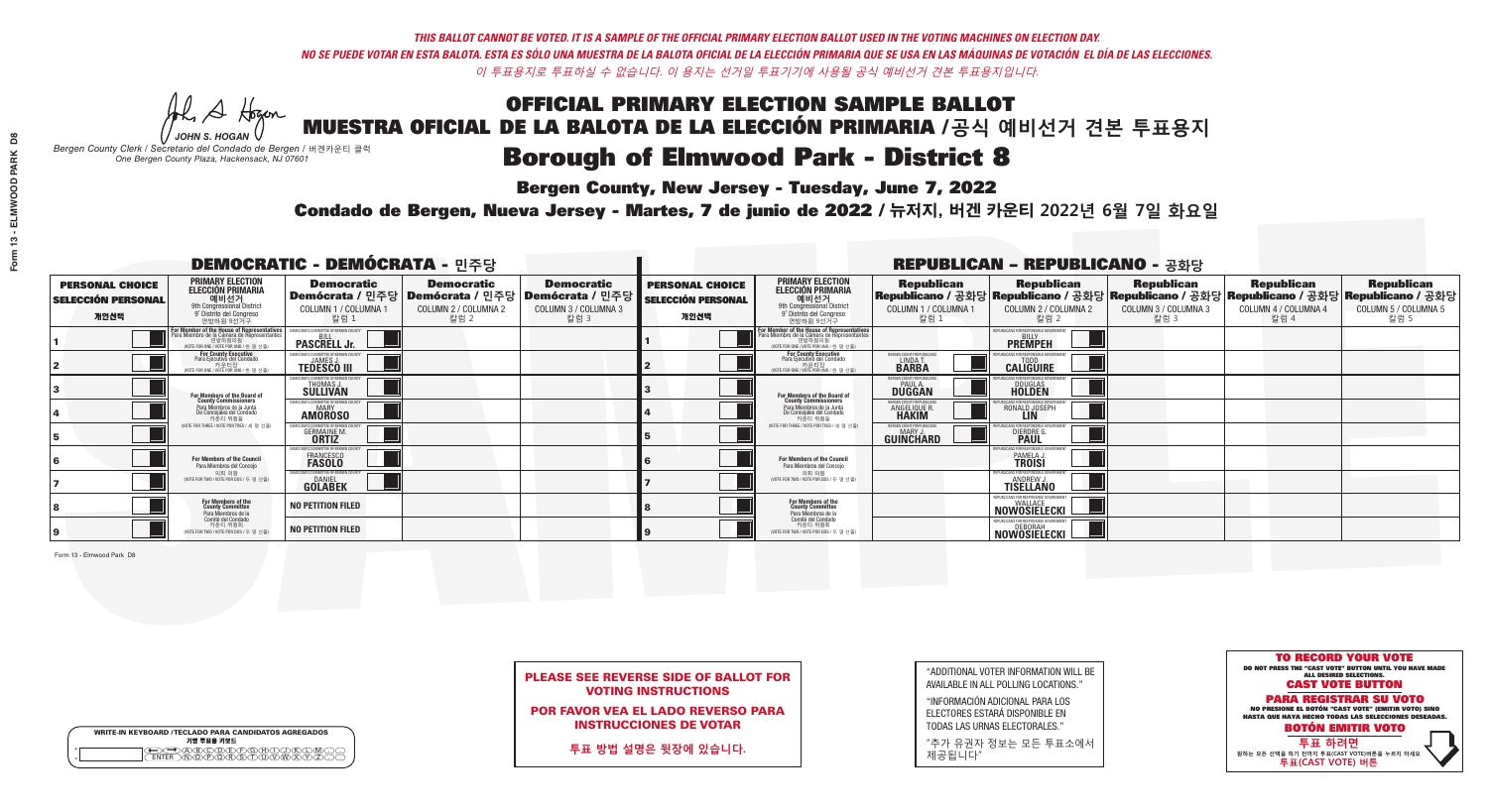**Bergen County, New Jersey - Tuesday, June 7, 2022** 

A Hogen *JOHN S. HOGAN*

| <b>WRITE-IN KEYBOARD /TECLADO PARA CANDIDATOS AGREGADOS</b><br>기명 투표용 키보드 |  |
|---------------------------------------------------------------------------|--|
|                                                                           |  |

*Bergen County Clerk / Secretario del Condado de Bergen /* 버겐카운티 클럭 *One Bergen County Plaza, Hackensack, NJ 07601*



PLEASE SEE REVERSE SIDE OF BALLOT FOR VOTING INSTRUCTIONS

POR FAVOR VEA EL LADO REVERSO PARA INSTRUCCIONES DE VOTAR

**투표 방법 설명은 뒷장에 있습니다.**

"ADDITIONAL VOTER INFORMATION WILL BE AVAILABLE IN ALL POLLING LOCATIONS."

"INFORMACIÓN ADICIONAL PARA LOS ELECTORES ESTARÁ DISPONIBLE EN TODAS LAS URNAS ELECTORALES."

"추가 유권자 정보는 모든 투표소에서 제공됩니다"

Condado de Bergen, Nueva Jersey - Martes, 7 de junio de 2022 / 뉴저지, 버겐 카운티 2022년 6월 7일 화요일 *One Bergen County Plaza, Hackensack, NJ 07601*

|                                                             |                                                                                                                                               |                                                                        |                                                   |                                                                                                        | <b>REPUBLICAN - REPUBLICANO - 공화당</b>                       |                                                                                                                                               |                                                   |                                                                                                                                                |                                                   |                                                   |                                                   |
|-------------------------------------------------------------|-----------------------------------------------------------------------------------------------------------------------------------------------|------------------------------------------------------------------------|---------------------------------------------------|--------------------------------------------------------------------------------------------------------|-------------------------------------------------------------|-----------------------------------------------------------------------------------------------------------------------------------------------|---------------------------------------------------|------------------------------------------------------------------------------------------------------------------------------------------------|---------------------------------------------------|---------------------------------------------------|---------------------------------------------------|
| <b>PERSONAL CHOICE</b><br><b>SELECCIÓN PERSONAL</b><br>개인선택 | <b>PRIMARY ELECTION</b><br>ELECCIÓN PRIMARIA<br>예비선거<br><sup>9th</sup> Congressional District<br>9° Distrito del Congreso<br>연방하원 9선거구        | <b>Democratic</b><br>COLUMN 1 / COLUMNA 1<br>칼럼 1                      | <b>Democratic</b><br>COLUMN 2 / COLUMNA 2<br>칼럼 2 | <b>Democratic</b><br>│Demócrata / 민주당│Demócrata / 민주당│Demócrata / 민주당│<br>COLUMN 3 / COLUMNA 3<br>칼럼 3 | <b>PERSONAL CHOICE</b><br><b>SELECCIÓN PERSONAL</b><br>개인선택 | <b>PRIMARY ELECTION</b><br>ELECCIÓN PRIMARIA<br>예비선거<br><sup>9th</sup> Congressional District<br>9° Distrito del Congreso<br>연방하원 9선거구        | <b>Republican</b><br>COLUMN 1 / COLUMNA 1<br>칼럼 1 | <b>Republican</b><br>Republicano / 공화당 Republicano / 공화당 Republicano / 공화당 Republicano / 공화당 Republicano / 공화당<br>COLUMN 2 / COLUMNA 2<br>칼럼 2 | <b>Republican</b><br>COLUMN 3 / COLUMNA 3<br>칼럼 3 | <b>Republican</b><br>COLUMN 4 / COLUMNA 4<br>칼럼 4 | <b>Republican</b><br>COLUMN 5 / COLUMNA 5<br>칼럼 5 |
|                                                             | For Member of the House of Representatives<br>Para Miembro de la Cámara de Representantes<br>연방하원의원<br>(VOTE FOR ONE / VOTE POR UNO / 한 명 선출) | COMMITTEE OF BERGEN COUNT<br><b>PASCRELL Jr.</b>                       |                                                   |                                                                                                        |                                                             | For Member of the House of Representatives<br>Para Miembro de la Cámara de Representantes<br>연방하원의원<br>(VOTE FOR ONE / VOTE POR UNO / 한 명 선출) |                                                   | PUBLICANS FOR RESPONSIBLE GOVERNMEN<br><b>PREMPEH</b>                                                                                          |                                                   |                                                   |                                                   |
|                                                             | <b>For County Executive</b><br>Para Ejecutivo del Condado<br>가운티장<br>(VOTE FOR ONE / VOTE POR UNO / 한 명 선출)                                   | JEMOCRATIC COMMITTEE OF BERGEN CO<br><b>TEDESCO III</b>                |                                                   |                                                                                                        |                                                             | For County Executive<br>Para Ejecutivo del Condado<br>. 카운티장<br>(VOTE FOR ONE / VOTE POR UNO / 한 명 선출)                                        | BERGEN COUNTY REPUBLICAN<br>LINDA T.              | <b>CALIGUIRE</b>                                                                                                                               |                                                   |                                                   |                                                   |
|                                                             | <b>For Members of the Board of<br/>County Commissioners</b>                                                                                   | EMOCRATIC COMMITTEE OF BERGEN COUN<br>THOMAS J.                        |                                                   |                                                                                                        |                                                             | For Members of the Board of<br>County Commissioners                                                                                           | ERGEN COUNTY REPUBLICAN<br><b>DUGGAN</b>          | <b>DOUGLAS</b>                                                                                                                                 |                                                   |                                                   |                                                   |
|                                                             | Para Miembros de la Junta<br>De Concejales del Condado<br>카운티 위원들                                                                             | MOCRATIC COMMITTEE OF BERGEN COUNTY<br><b>AMOROSO</b>                  |                                                   |                                                                                                        |                                                             | Para Miembros de la Junta<br>De Concejales del Condado<br>카운티 위원들                                                                             | ERGEN COUNTY REPUBLICAN<br>ANGELIQUE R            | II ICANS FOR RESPONSIBI E GOV<br>RONALD JOSEPH                                                                                                 |                                                   |                                                   |                                                   |
|                                                             | NOTE FOR THREE / VOTE POR TRES / 세 명 선출)                                                                                                      | CRATIC COMMITTEE OF REBGEN COUNT<br><b>GERMAINE M.</b><br><b>ORTIZ</b> |                                                   |                                                                                                        |                                                             | NOTE FOR THREE / VOTE POR TRES / 세 명 선출)                                                                                                      | ERGEN COUNTY REPUBLICAN<br>MARY.<br>GUINCHARD     | <b>DIERDRE</b>                                                                                                                                 |                                                   |                                                   |                                                   |
|                                                             | <b>For Members of the Council</b><br>Para Miembros del Conceio                                                                                | MOCRATIC COMMITTEE OF BERGEN CI<br>FRANCESCO<br><b>FASOLO</b>          |                                                   |                                                                                                        |                                                             | <b>For Members of the Council</b><br>Para Miembros del Concejo                                                                                |                                                   | PAMELA J.                                                                                                                                      |                                                   |                                                   |                                                   |
|                                                             | 의회 의원<br>NOTE FOR TWO / VOTE POR DOS / 두 명 선출)                                                                                                | MOCRATIC COMMITTEE OF BERGEN COUNT<br><b>GOLABEK</b>                   |                                                   |                                                                                                        |                                                             | 의회 의원<br>NOTE FOR TWO / VOTE POR DOS / 두 명 선출)                                                                                                |                                                   | PUBLICANS FOR RESPONSIBLE G<br><b>ANDREW J.</b><br>TISELLANO                                                                                   |                                                   |                                                   |                                                   |
|                                                             | For Members of the<br>County Committee<br>Para Miembros de la<br>Comité del Condado                                                           | SALVATORE A.                                                           |                                                   |                                                                                                        |                                                             | For Members of the<br>County Committee<br>Para Miembros de la<br>Comité del Condado                                                           |                                                   | <b>GREGORY E.</b><br><b>AMENT</b>                                                                                                              |                                                   |                                                   |                                                   |
|                                                             | 카운티 위원회<br>(VOTE FOR TWO / VOTE POR DOS / 두 명 선출)                                                                                             | EMOCRATIC COMMITTEE OF BERGEN COUNT<br>LINDA J.                        |                                                   |                                                                                                        |                                                             | ------- --------<br>카운티 위원회<br>NOTE FOR TWO / VOTE POR DOS / 두 명 선출)                                                                          |                                                   | PUBLICANS FOR RESPONSIBLE<br><b>COLLETTI</b>                                                                                                   |                                                   |                                                   |                                                   |